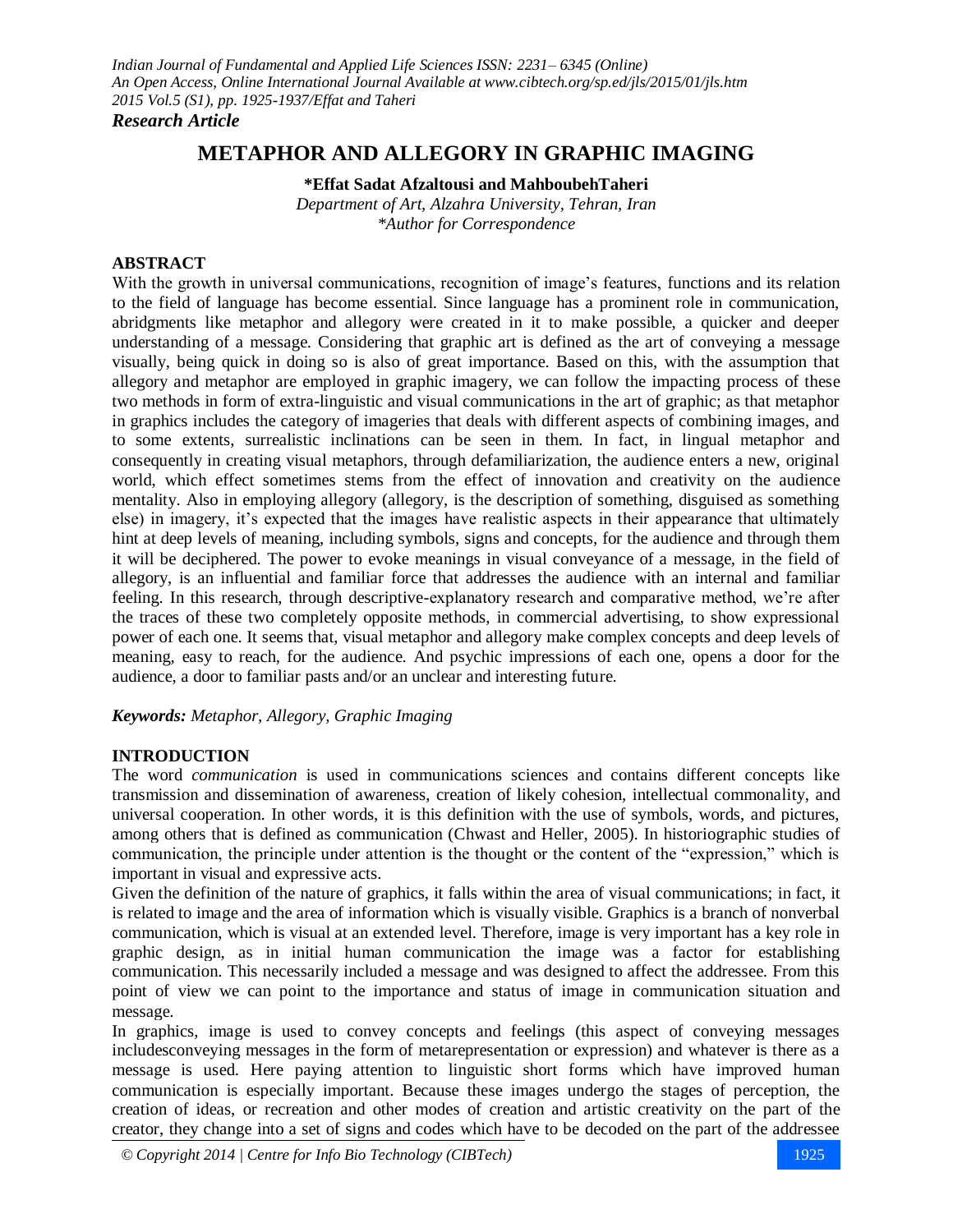## *Research Article*

for the message to be conveyed. This process is according to codes' connotation and is in connection with the culture of the addressee.

Here the addressee's use of more effective methods in coding for expression and also quicker and deeper perception of the message seems essential. It seems that by using allegory and metaphor and symbolification, the artist encodes the image message. The addressee decodes this message with his/her mental background and information and in this way perceives and interprets it. Of course, the coding process and choosing the context and also the method of decoding the message are items the artist considers important in the designing process and determines their status. One can say that art of graphic is the cultural catalyst.

It is a factor which simplifies obscure concepts, making them easy to understand for all, and finally presents them in a channelized form (Chwast and Heller, 2005).

The use of known codes for the addressee is the technique of combining perceptions carved in the imagination and mind, in such a way that it is in relation with language functions. Changing and configuring the image, too, is for conveying the message and can increase the scope of conveying message and deepen its perception with the evolution of language and understanding image conventions and also their combinations. Here the use of allegory, metaphor, and symbolification, as well as the use of signs for achieving this goal seem necessary.

## *Theoretical Foundations of Metaphor (Yohpatem)*

Metaphor is defined as something used, or regarded as being used, to represent something else; emblem (http://dictionary.reference.com/browse/metaphor?s=t).Also, it is a kind of metonymy, defined in rhetorics as the use of a phrase with a meaning other than the primary and regular one because of a special reason. In this area one can use a phrase with a meaning other than the regular one when there is, firstly, a relationship between the primary and non-primary meanings and, secondly, there is a ground between the two to guide the mind to the meaning. If this relationship is one of similarity, then it is a metaphor (Givi *et al.,* 2006). In image metaphors, in addition to the meaning relationship between the subject (Tcejbo) and the mind (Tcejbus) on the basis of similarity, the subject takes on the form of a sensory or perceptive experience.

Taking into account the meaning function of *representation*, i.e. something is shown as something else which can be perceived or recognized by the addressee, perception or cognition is the result of referring concepts to the imagination of the addressee. In a sense, it is the presentation of similarities between two subjects. If the aim of showing the relationship between two subjects in images is to show their similarity, the necessity of the use of metaphor in images is justified because from the representational meaning, the "presence" theme is derived. Presence, then, is the main element of the concept of imaginary visualization and image (Madadpour, 2011).

Therefore, for the presence to be realized, the imaginary images need to become objective. Here one can use the image or even linguistic means of metaphor. Metaphor is in fact a condensed simile only the "vehicle" of which remains. Metaphor's being condensed makes it more artistic and more imaginative than simile (Shamisa, 1994). In the same way, in *The Rule of Metaphor* Paul Ricouer (Paul Ricouer is considered one of the most important theorists of hermeneutics in literature. A prominent French philosopher and man of letters, he is known with combining phenomenological descriptions with hermeneutic interpretations) says "The life of metaphor is due to the fact that it stimulates the imagination to think more at the conceptual level. Striving for thinking more, under the guidance of metaphor, is the essence of interpretation (Ricouer, Paul, the Rule of Metaphor, trans. Robert Czerny, Kathleen McLaughlin, and John Costello, S.J., TORONTO: University of Toronto Press, 1977) (Translation from Persian, 2009)). Therefore, the goal of image metaphor is the expression of complex concepts in a form that the imagination of the addressee is sought for help to interpret the message. Thus, one can say that metaphor is the biggest discovery of the artist and the best facility of artistic language, beyond which it is impossible to go. Also, metaphor is the most efficient imagination tool and, as it is called, painting tool, in language (1994, p. 142) because defining metaphor is the process of combining elements and phenomena and can be presented as unexpected ideas (Figures 1 and 2).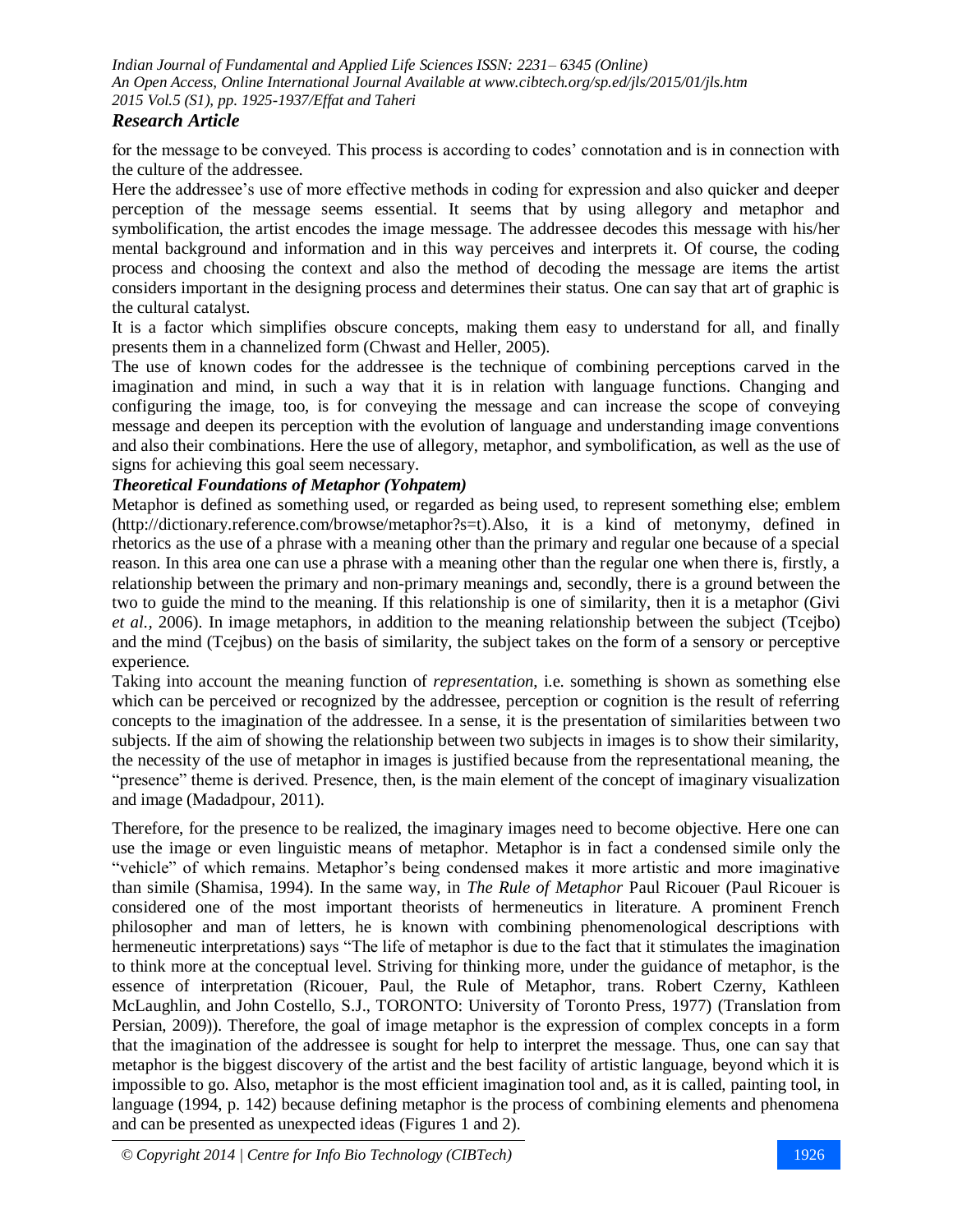

**Figure 1: Image metaphor-an unexpected idea** Source:http://images.sodahead.com/polls/001838049/2745495742\_creative\_ads\_2248\_answer\_4\_xlarge.j peg



**Figure 2: Image metaphor-an unexpected idea**

Source[:http://images.sodahead.com/polls/001838049/2745495742\\_creative\\_ads\\_2248\\_answer\\_4\\_xlarge.j](http://images.sodahead.com/polls/001838049/2745495742_creative_ads_2248_answer_4_xlarge.jpeg) [peg](http://images.sodahead.com/polls/001838049/2745495742_creative_ads_2248_answer_4_xlarge.jpeg)

Therefore, **idea (metaphor) can be a thought that invokes the addressee through linking two unrelated concepts**. This process creates conditions which enable a new relation with the use of elements familiar to the addressee. This can be considered as the unknown known relationship (Wells *et al.,* 2004). It should be noted again that image metaphor, as a visual solution, creates new conditions for the idea's

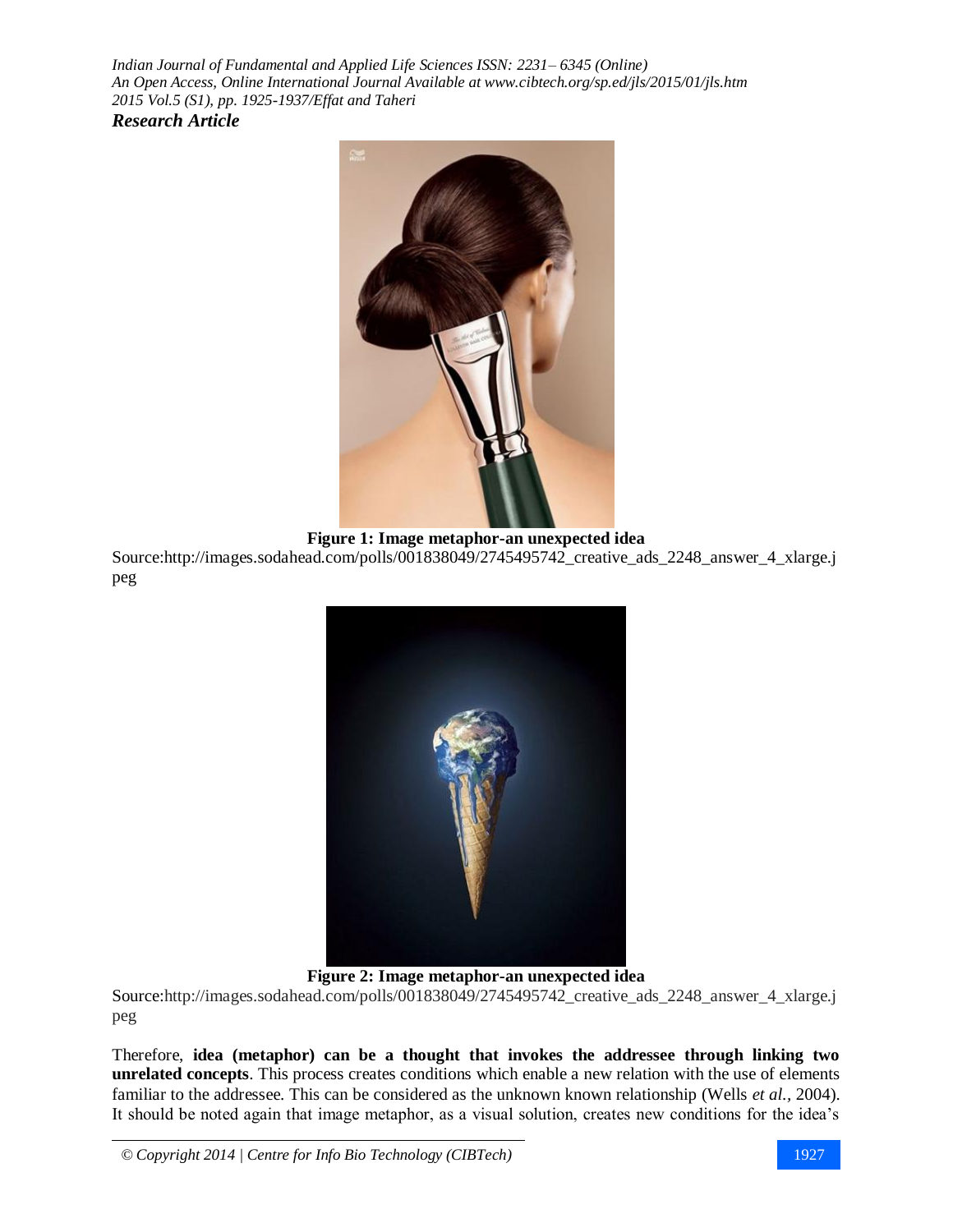## *Research Article*

being different and creates new meaning in the addressee with changing the normal form of the thing. This means that in creative idea, the reality is shown in a different way rather than usual, which can carry the meaning and content load, including bombast and hyperbole, invocation, etc. In fact, it is the use of two different expressions for the creation of a single thought which is based on association. Association in advertisement can be visual or even fall in the category of sensory advertisement, which in addition to being visual, includes the touch, taste, and hearing senses.

Another creative ploy in manipulating ideas can be the use of image or even written metaphor, so that not only the image, but also the words or the advertisement or the piece of writing entail replacement, so that it stimulates the attention and thought of the addressee. This is done via the creation of a kind of unconventionality in image or written words. The use of metaphor in image and text for advertisement creates an ambiguous expression in such a way that familiar elements create a new concept as they replace the unfamiliar.

#### *Metaphor in Image*

Literally, metaphor means something wrapped up, and decodes the meaning through referring one state of affairs to another. Often the reason why a metaphor is used is to help understand the meaning via penetration into meaning layers. Metaphor in image makes the meaning known via putting incongruous images together. The nature of metaphor is a mental image which is produced for the realization of concepts of the message, so that through constant references to different images makes concepts understandable for the addressee. In order to get the message, the addressee refers the images in the first level to another image and concept, in this way creating an endless chain of image and concept references through metaphor. These references lead to deeper layers of meaning for the addressee on the basis of his/her awareness. Ultimately it can be hoped that the addressee achieves deeper understanding and perception of the subject.

The power of image metaphor is derived from displacement, replacement, and reassembling, which operate in the unconscious. It can be said that image metaphor is the use of accidental combining and confrontation of two unrelated facts in a common context. In fact, image metaphor is creation or invention of this common aspect. The capability of image metaphor depends on realization of a strategic displacement between parties to the relation, the initial meaning contents of which are different, but are put together to express effective meaning. There are different ideas about the metacognitive effect of metaphor, including Lakoff and Johnson's (1980) view that metaphor has a pervasive presence all other the thought. They have emphasized the unknown effect of basic concepts and the unconscious of the metaphor (Hagberg ,2010).

The use of image metaphor can be one of the ways of creative manipulation of ideas in pictures in our age. The function of image metaphor is such that it is accomplished through combining incongruous images ostensibly unable to go together and a similar one of which the addressee did not have in his/her habits, and therefore presents a new and unexpected idea to the viewer. This unexpected idea conveys the message to the addressee via incongruous images' coming together in place of one which could naturally exist. In a sense, images take the place. For example in Figure 1, an advertisement of hair color, the brush is tied up with a woman's hair instead of being dipped in paint. The replacement of the woman's hair with the dye and the brush with the paint imparts a new concept to the addressee quickly. Effectiveness in this mode is exercised through the application of an image shock and violation of the reality. One can match this mode with contrast in art, such that apparent contrast (in scale, colors, etc.) leads to meaning and conceptual contrasts with higher meaning loads. Here one element of the image has a network of meaning references which can possibly stimulate a new meaning in mind. As a result of the combination of unconventional images, a new concept is presented to the viewer which was not experienced before.

First it was Aristotle who provided a basic definition of metaphor. He held that "Metaphor consists in giving the thing a name that belongs to something else; the transference being either from genus to species, or from species to genus, or from species to species, on the grounds of analogy" Poetics :b1778457). Therefore the addressee is expected to compare the similarity and the common aspects of images in his/her imagination. Max Black's article (1955) should be considered as the point where the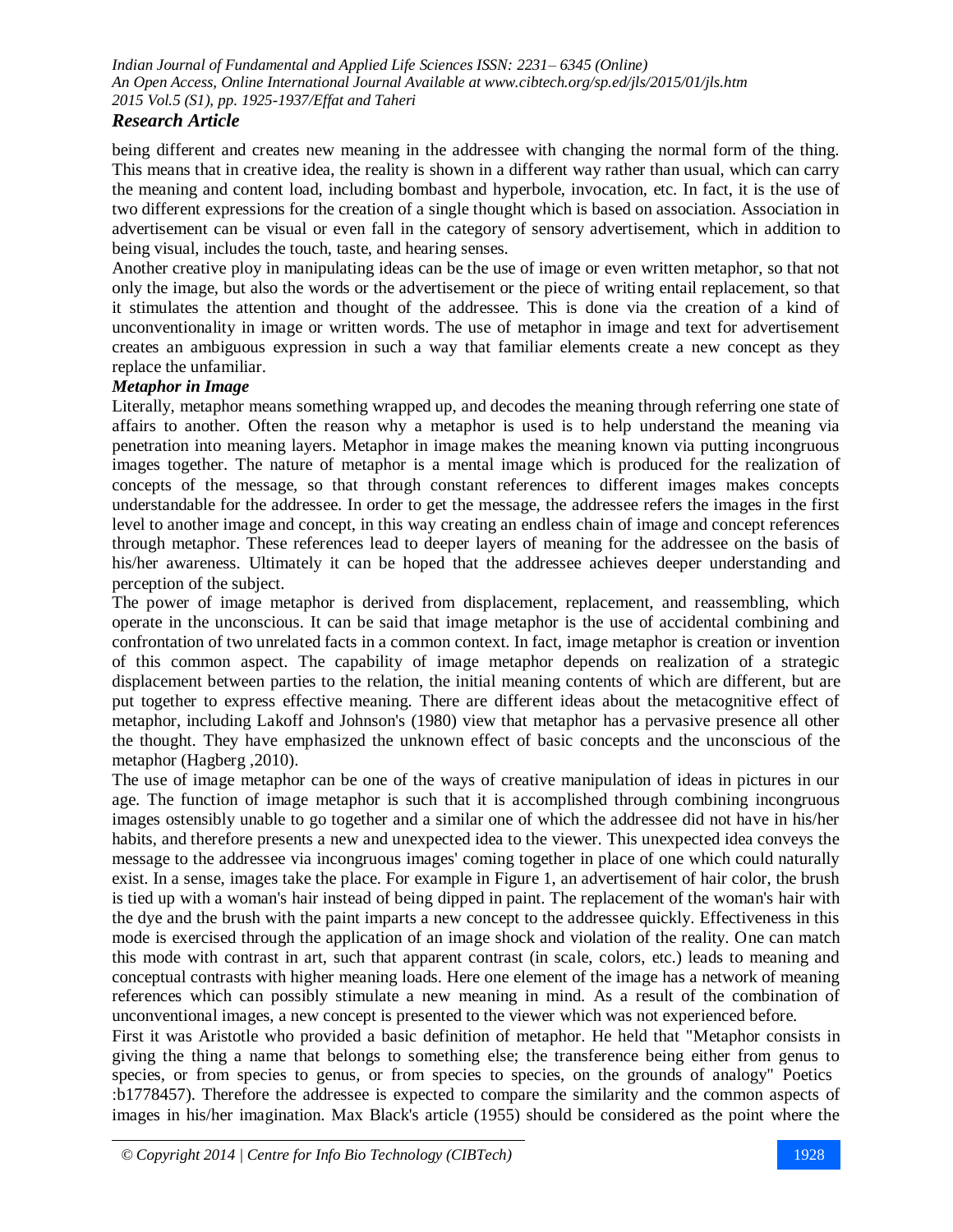# *Research Article*

evolution of discussions about metaphor in the recent age started. As he sees it, the similarities to which metaphors impart innovative attitude result from the innovative combination of tenor and the vehicle, and do not simply describe the set of similarities which are already hidden in the world of perception. It should be noted that the respective concept network of each of the two components of metaphor affect each other mutually, and, as a result, provide a unique insight which is not possible in frameworks totally non-metaphorical and is not expressible in terms of those elements (ibid, pp. 207-208). It seems that the use of metaphor in image is for conveying concepts which are intricate and entail deeper understanding and conveying the subject on the part of the sender of the message, as Nietzsche, too, in describing metaphor in the area of language, considers it not only the foundation of the linguistic meaning, but also the basis for the meaning of cognition (Ibid, 208).

Since 1950s, when conceptual qualities received attention more that simple message transmission did, we see more works containing image metaphors. Visual use of metaphors occurs extensively in political cartoons. These were also used in designing posters first by Thomas Theodor Heine for the satirical German weekly magazine Simplicissimus (Hollis, 2006). This method is also used frequently in commercial graphics or the area of commercial advertisement, such that Armando Testa provided a combination of images for Pirelli tires (1945) which has been internationally effective (Figure 3). With the works of Polish School in commercial and cultural advertisement, image metaphor found a special position in graphic design. This method started with analogies in surrealistic style and found its most expressive form in advertisement posters.



The use of metaphor in commercial advertisement will contain a large context of concepts, such that in designing sings, one of the alternatives for producing creativity is the creation of ambiguity in it to increase its meaning load. SaulBass, the American designer of the 1960s, held that in a commercial sign there are hidden elements of metaphor and ambiguity, which attract the attention of viewers again and again. He also held that the use of metaphor should be such that it is easy to understand (2005, 452).

*© Copyright 2014 | Centre for Info Bio Technology (CIBTech)* 1929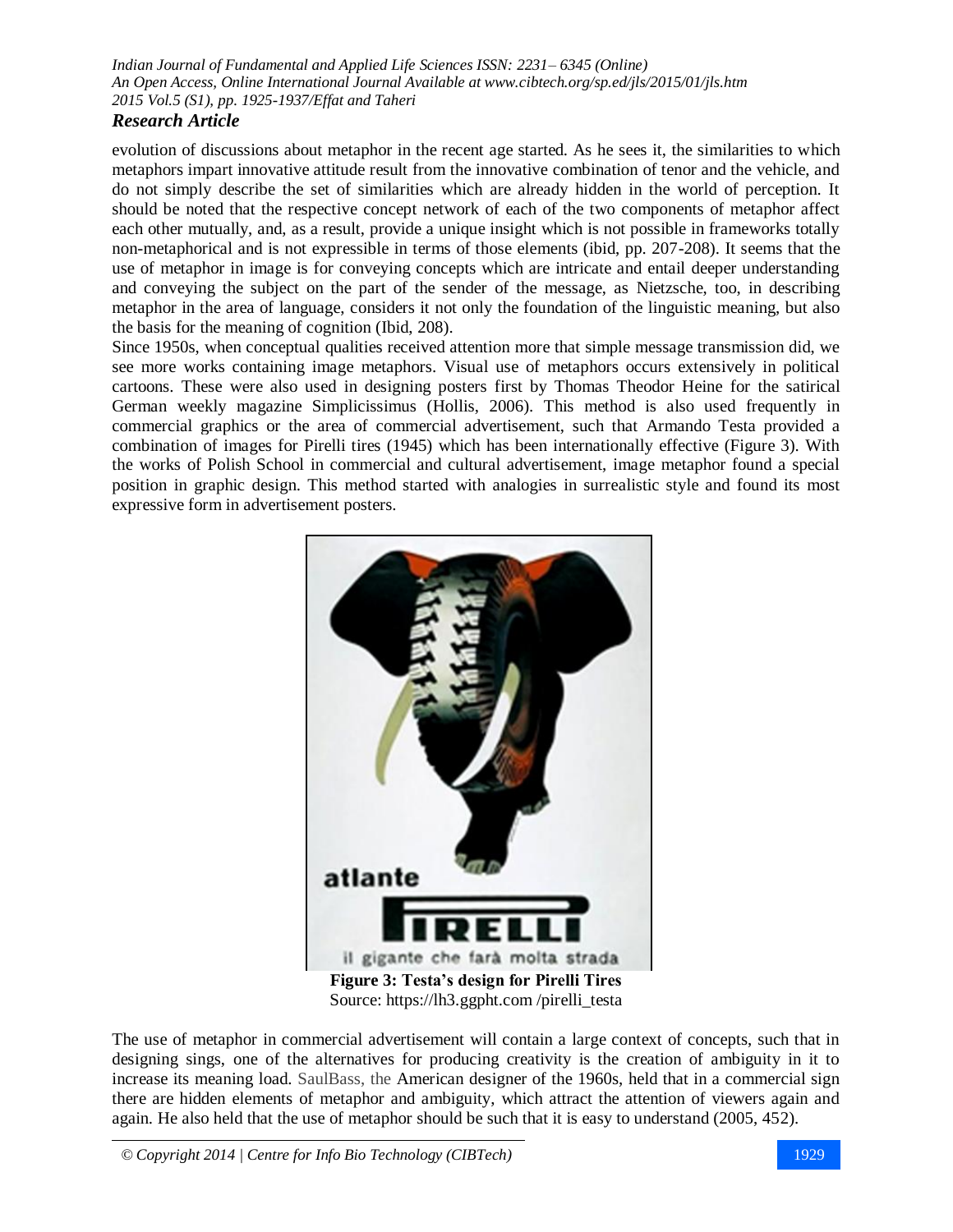# *Research Article*

## *Theorical Foundations of Allegory*

Allegory literally means *to analogize* and *to provide examples* (Nafisi, 1976, the entry word), and also means to record the body and represent the face of something (Shad, 1984, the entry word).Allegory is a branch of simile and is a term in rhetorics. Like symbol and metaphor, allegory belongs to the paradigmatic realm of language, such that they give more depth to meaning layers and convey them to the addressee. Allegory and simile are similar in that both of them compare two things. In simile this similarity is imaginary, while in allegory the comparison is done by the addressor on the basis of mimesis. It should be noted that allegory replaces the concept, unlike metaphor that replaces the term and the image. In fact, this point of distinction determines the value and the use of each of these art industries.

Allegory is mostly used in narrative literature (fiction, epic, and drama). Allegory in fiction means a fiction told from the point of view of a human being or an animal which, in addition to manifest content, has latent content as well (Shafi'iKadkani, 1987). Books on rhetorics divide allegory according to the appearance into different kinds of exemplum, parable, fable, and proverb (Fotouhi, 1994).

The word *allegory* has a Greek root meaning "to say in another way" and is a narrative in which the elements, factors, actions, the appearance, and sometimes the context of the work are used not only for themselves and their own meanings, but also for secondary meanings and purposes. In other words, some of image elements and words characterize other image elements and words. Each characterization has two sides, and sometimes more. Upon reflection on the apparent trend, the viewer understands the allegorical trend which usually contains an ethical point or a piece of social or political satire (Murfin, 1998). Today one can consider advertisement purposes as well (Figure 4).

A feature used in fictional allegory, and one which is important, is ambiguity which is absent in metaphor. Hence, allegory demands a kind of interpretation on the part of the addressee (Fotouhi, 1994). Therefore, it can be said that allegory, in addition to being a way of expression, is one of the methods of analysis and interpretation (Allegorical interpretation was prevalent up to late Renaissance period and Christian thinkers sought allegorical concepts for Christian facts in classic literature, and they interpreted many of old Rome and Greek myths

form this viewpoint (Shamisa, 2006)) of the work as well.



**Figure 4: Mascot of Rouzaneh dairy products** Source: <http://www.refah.ir/brand/354?cid=510>

#### *Image Allegory*

It can be claimed that allegory is among important pillars of literature and especially art, because it provides the suitable context for different narratives and putting thoughts together, while it is capable of simplifying a difficult and multi-layered idea, making it easy all to access the concept. Allegory represents abstract concepts to make them palpable and accepted. Here we should also talk about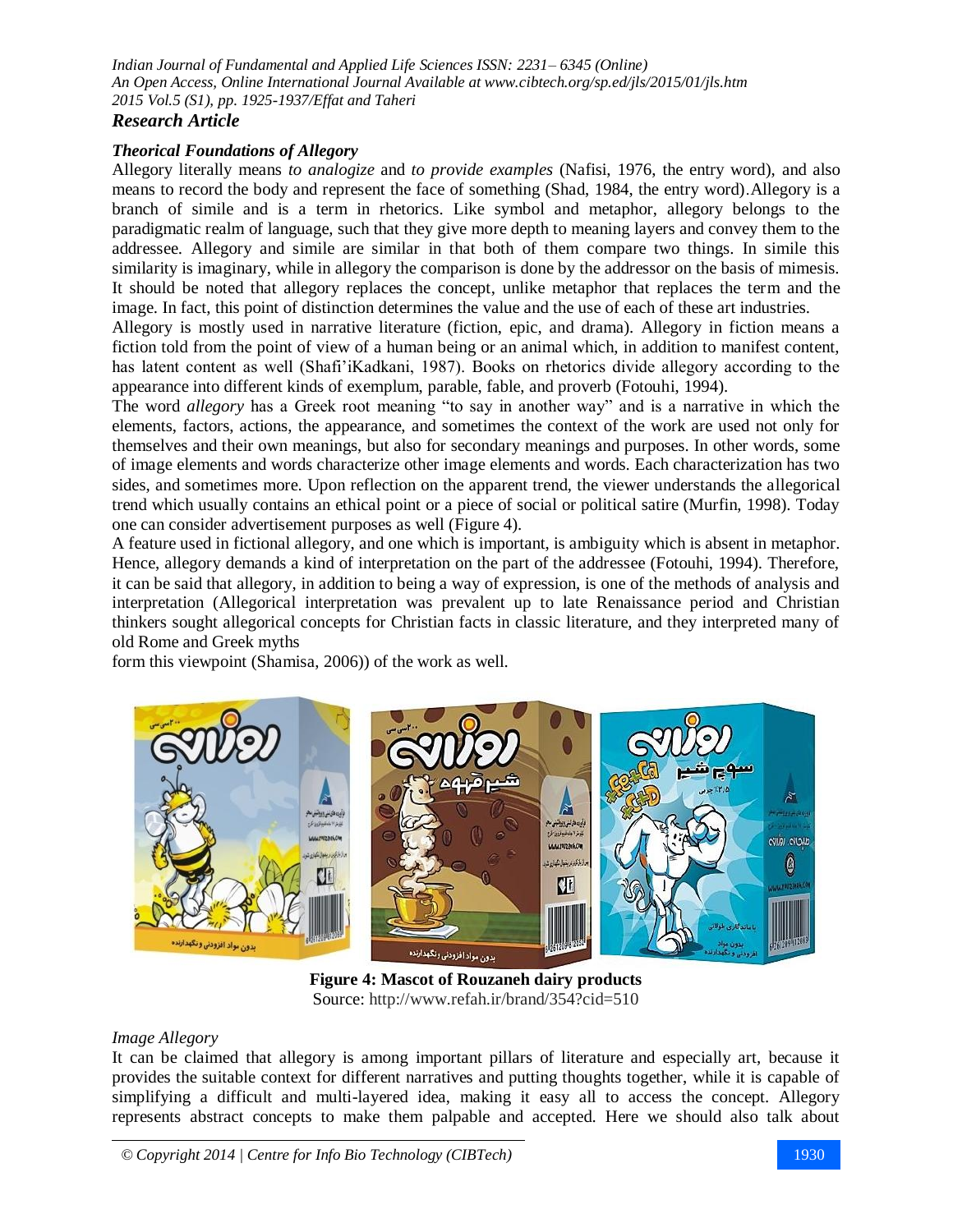# *Research Article*

attraction of attention and also persuasion (Dastgheib, 2006). This persuasion depends on the artist's choice of the branches of allegory which have their roots in cultural layers of the addressee.

The use of allegorical functions in graphic imaging is not unrelated to the function of images, because it resorts to imagination and makes the addressee refer to connotations which have their roots in culture and civilization, religion, and/or social matters. In a sense, the image allegory dimension frees the addressee from the surface matters. This freedom occurs in the mental experience and the imagination of the addressee. The symbolic dimension of the image is exactly the description of this mental experience, which can be available to those addressees who have trained their minds in interpretative style. With this definition one can conclude that interpretation on the part of the addressee accompanies the use of image allegory and a deeper understanding of the meaning results. The image allegory is used for concepts which characterize in the imagination of the addressee the existence of the concept of allegory. Image allegory is one of the image coding processes and frequently occurs in graphic images in the form of simplification and/or sterilization; simplification occurs in combination, colors, making forms more similar to main figures, and envisaging the message implicit in the text, but complicatedness occurs in the content and the theme of the graphic image. With decoding on the part of the addressee, these codes lead to mental images and signs.



**Figure 5: Metaphor in poster Designer: WieslawWalkuski** Source: [www.flickr.com](https://www.google.com/url?sa=i&rct=j&q=&esrc=s&source=images&cd=&cad=rja&uact=8&docid=lrxmCioSnL1HGM&tbnid=X0pSLhbj5dn_XM:&ved=0CAQQjB0&url=https%3A%2F%2Fwww.flickr.com%2Fphotos%2F24140210%40N05%2Fsets%2F72157614765136695%2Fdetail%2F%3Fpage%3D121&ei=6VayU9irCeXK0AWFqoDwDQ&bvm=bv.69837884,d.ZWU&psig=AFQjCNE2ANn9e1xqEqMpUpWwQByZj-LkhQ&ust=1404282741827718)

Allegory is also called extended metaphor, and exists in all nations' proverbs, legends, and literature, and shows that human mind has used the common method of using allegory since old times. The most prevalent type of allegory is fable or allegorical legend in which animals characterize personality, temperamental traits, and different behavior patterns of humankind.

*© Copyright 2014 | Centre for Info Bio Technology (CIBTech)* 1931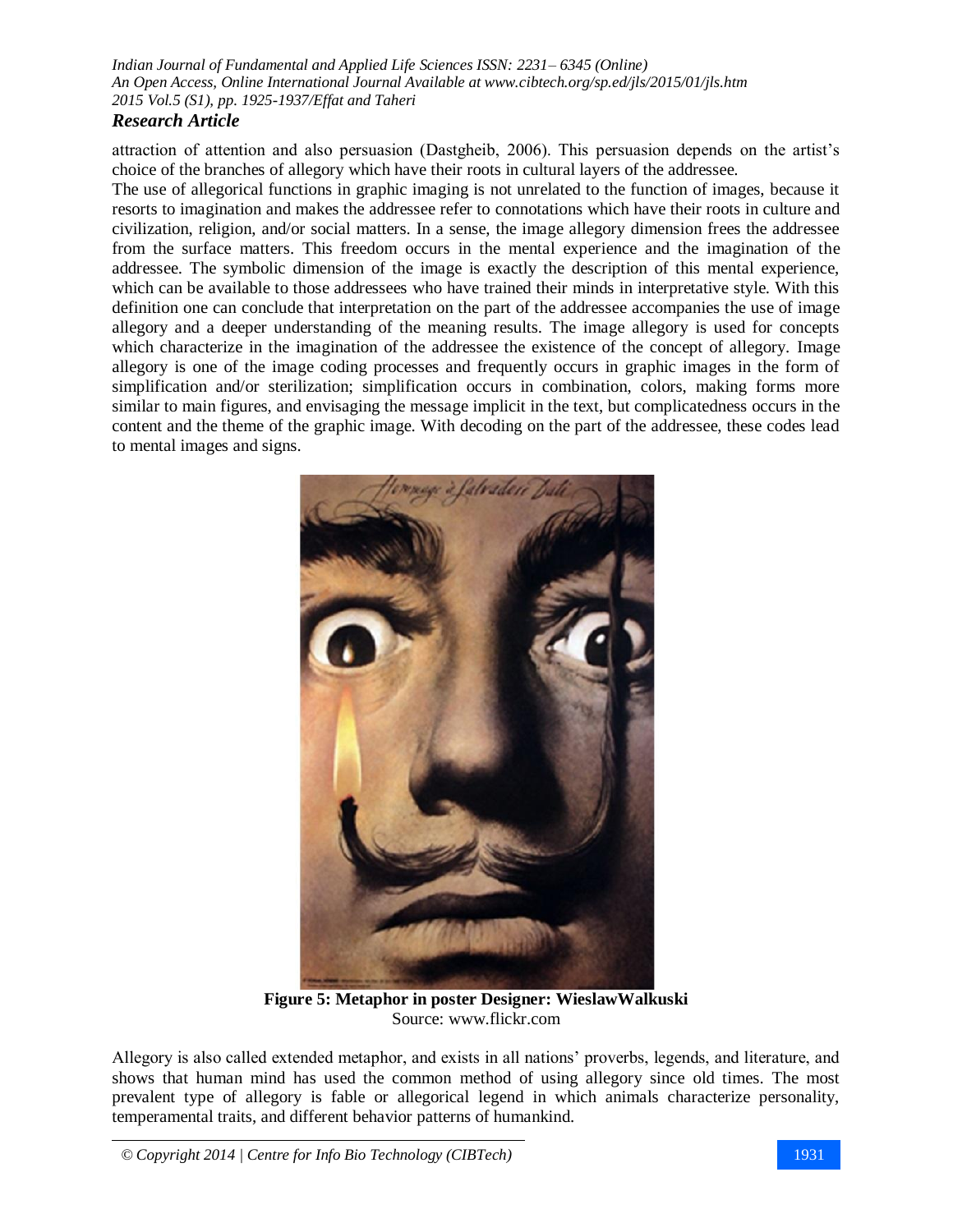## *Research Article*

Fables by Aesop the Greek fabulist, La Fontaine the French poet, KelilehvaDemneh (Kelileh and Demneh was originally an Indian folklore. Therefore, the writer is actually all people, or at least we can say it does not have any special writer. In Sanskrit the original stories were called *Panchatantra*. Translated into Pahlavi by Borzouye the Physician these stories came to Iran before Islam. In the second century AH, IbnMoghaffa' rendered this book into Arabic, to be translated two centuries later by Roudaki in the form of mathnavi from Pahlavi to Farsi. Ultimately, in the sixth century AH Nasrollah the Amanuensis rendered it into prose Farsi), and also Animal Farm by George Orwell, the English writer, are examples of allegorical works. There have been considered no limits for allegorical works as regards length, enabling allegory to be used in a whole work or part of it (Mirsadeghi and Mirsadeghi, 1998).

Allegorical language is one of the subsets of the language of poetry and the creator of allegory and allegory is an indirect expression which is based on simile. In allegory the selected objectivity should inculcate the mindset and emotions of its creator. It has points of similarity and difference with other forms of imagery and deserves to be considered an independent mode of expression. Also, one can categorize allegory on the basis of its features of the degree of explicitness, content and theme, as well as structure and origin, and introduce types of this mode of expression.

Allegory has a very long and glorious history and is used by almost all nations and peoples. Also, all heavenly books like Torah and Bible and the Holy Quran contain allegory. In addition, the reason for common people's tendency to it is that it enriches literature, affects training, and very efficiently challenges the atmosphere of censorship and suppression [\(http://drsalimi.blogfa.com/post-13.aspx,](http://drsalimi.blogfa.com/post-13.aspx) SoleimaniBejestani, 2013). The formation and evolution of different kinds of allegory have different origins which are not very clear. Because the appearance of many allegories in cultures and literatures of nations all over the world derives from "mythology", "dream", and "folklore", it seems that these literary subjects, due to their secret and allegorical structure and the principle of interpretability, have long received the attention of poets and writers and hence been among the first and the most important and the most universal origins of formation and development of different kinds of allegory (Hamidi and Shamian, 2005). In allegory a familiar and known phenomenon is used to convey the message of the second subject which is intended by the artist. In allegory what the artist means is not objectified in the image and is derived via association and/or abstraction. But in metaphor what the artist means is objectified in the first layer of the image, although the image is subjective in metaphor and objective in allegory. In a sense, in allegory what the artist means and his/her main message is understood from the association of the image in the second layer, and the first layer just displays the syntagmatic order of signifiers, but in metaphor the artist's message is seen in the first layer of the image. In allegory, as occurs in, for example, advertisement images, everything seems normal but in the second layer it expresses another meaning, like the advertisement for a car with the image of a jaguar running on the beach and the association of the name of the animal (jaguar) with the name of the car (Jaguar). In this image simple and familiar narrative and one which is derived from nature confronts its opposite extreme, i.e. a car, which is made by culture. In allegorical images something in the normal and conventional form explains another phenomenon the role of which is not seen in the first layer. In many cases images can be formed on the basis of popular familiar narratives, stories, and interpretations and/or prevalent allegories in each community and sometimes the human society. Familiar interpretations and stories are common to allegory in graphic images and allegory in literature. But, there is a point of difference, too: in the language of common people the same stories for the expression of a single subject are known by all. All know that fox is an allegory for a clever and cunning person, but the creation of allegorical images is not known to all. When one's countenance is likened to a flower, the creation of this in terms of image has more difficult rules. When one says "He is like an eagle," the image of a man with feathers is a metaphorical one because it has presented the addressee with an unfamiliar image but if we show him while he is running and an eagle is flying above his head, the association will be the man is like an eagle.

## *Image in Allegory and Metaphor*

Allegorical images can be said to have their roots in narrative expression of romanticisms in paintings of natural views in which the glory of nature confronts the glory of human soul and association occurs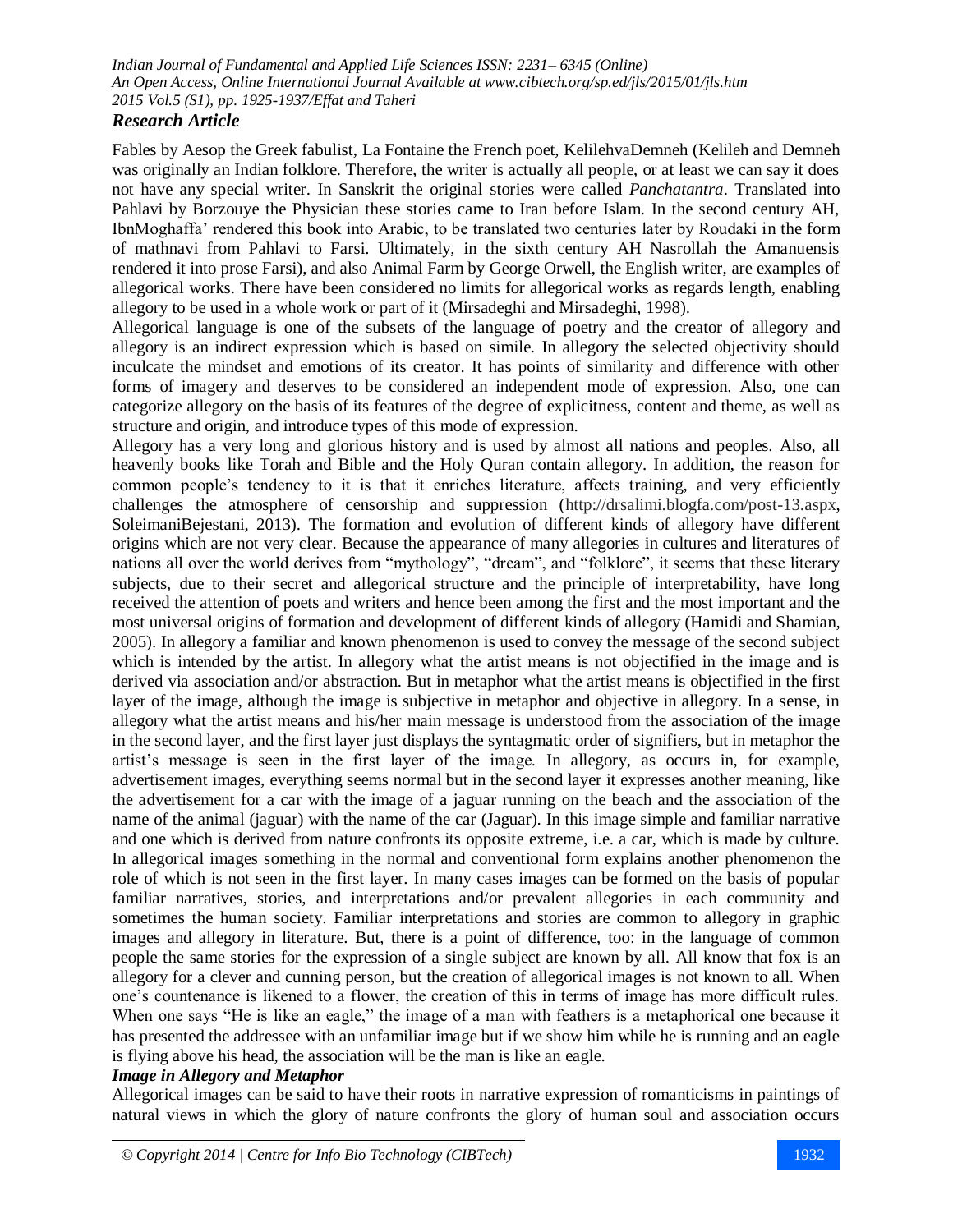## *Research Article*

(figure 6). In other words, in allegory the association is from a familiar meaning to a second one, while in metaphor two unfamiliar and incongruous meanings get together and make up a new one, like surrealistic paintings in which familiar phenomena are shown together in an unusual space and in an unusual configuration and create new message and meaning. It can be said that allegory relates to association and introduces a meaning in the second layer of the work, but in metaphorical images the first layer of the work points to the message directly and results in production of a message in a new and sometimes unconventional template. Metaphor is a creative view to familiar subjects, which it defamiliarizes, and the meaning is imposed by the artist upon the addressee, but allegory is created for the addressee by association and interpretation.

Metaphor is non-arbitrary [\(Chandler,](http://www.google.com/search?tbo=p&tbm=bks&q=inauthor:%22Daniel+Chandler%22) 2008) and allegory conveys the message on the basis of social conventions (proverbs, myths, etc.). As regards the role of images, metaphor is close to surrealistic imagination and allegory is close to romanticist imagination. The message of allegory has its roots in the past, sometimes in transcendental time, and the message of metaphor points to the future and above the present time. Allegory is created on the basis of the primary familiar message known to the addressee, while in image metaphor defamiliarization and deconstruction happen. Hence one can say that metaphor is more in tune with new and postmodern ideas.



**Figure 6: The Wanderer above the Mists, Caspar Figure 7: CHANEL No 5 David Friedrich**

Source:<http://www.brandhot.de/parfum/chanel-no5-catherine-deneuve/72/>

In allegorical expressions the signified in the first layer replaces the signified in the second layer and associates it. In image metaphor unconventional images go together and signifiers together show the signified. For example, the image of the beautiful French actress Catherine Deneuve in an advertisement

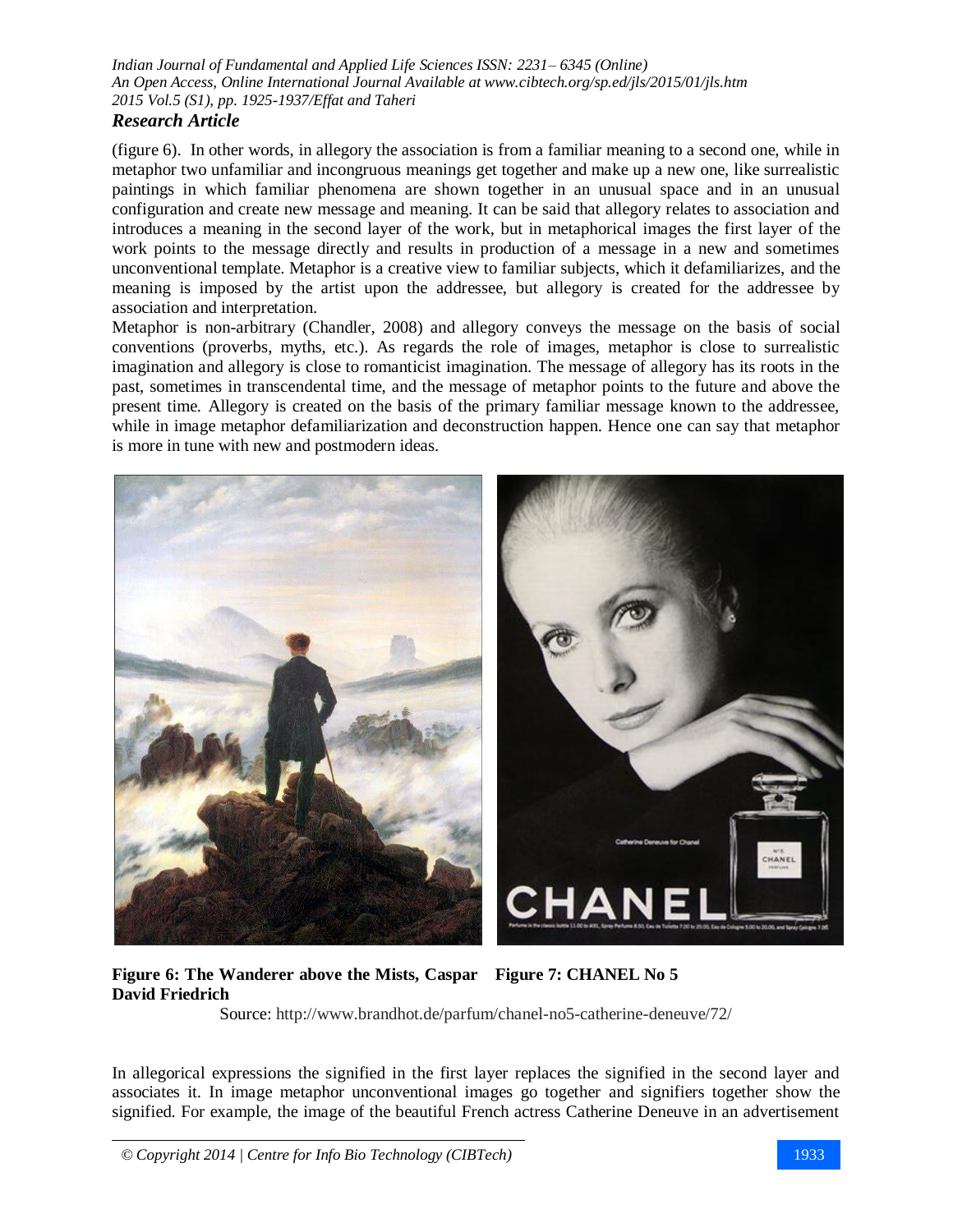## *Research Article*

for perfume is, contrary to some interpretations, based on allegory not metaphor because in it beauty, delicacy, and elegance of the actress is likened to the nice smell of CHANEL No 5 and says that the user of this perfume would be like her (Figure 7).

Allegorical images with normal appearances can be said to associate more directly, but the main message is in the second layer and has implicit association with relations of the one that associates the message. Metaphor, with unconventional appearance, tries to naturalize. Allegorical expressions, like mythological ones, have symbolic appearances. Taking into account the tripartite division of signs into iconic, indexical, and symbolic ones, it can be said that symbolic metaphor and indexical and iconic images have allegorical character.

As Lakoff and Johnson see it, synecdoche, including allegory, is of three types: producer replaces product, object replaces user, and controller replaces control [\(Chandler,](http://www.google.com/search?tbo=p&tbm=bks&q=inauthor:%22Daniel+Chandler%22) 2008). Also, with regard to Jakobson's discussion about 6 functions of language, allegory is related to phatic and expressive functions, and metaphor is more related to conative and metalingual functions.

In graphic advertisements, both expressions of metaphor and allegory are effective in creating two kinds of works: those which have surrealistic atmospheres and those which have realistic appearances as regards design and configuration but, like romantic works, convey special messages inside themselves. In fact, graphic images do not go further than imagery and simulating things which are seen or imaged. These are signs the contents of which give unitary meaning to them, and their status and presence in specific conditions can give them new concept. This is the capability and function of graphic art (Hollis, 2005).



**Figure 8: Designer: [Michal Batory](http://www.google.com/url?sa=t&rct=j&q=%D9%85%DB%8C%D8%B4%D9%84+%D8%A8%D8%A7%D8%AA%D9%88%D8%B1%DB%8C&source=web&cd=10&cad=rja&uact=8&ved=0CDsQFjAJ&url=http%3A%2F%2Fpnu-club.com%2Fshowthread.php%3F11926-%25D8%25A2%25D8%25B4%25D9%2586%25D8%25A7%25DB%258C%25DB%258C-%25D8%25A8%25D8%25A7-%25D9%2585%25DB%258C%25D8%25B4%25D9%2584-%25D8%25A8%25D8%25A7%25D8%25AA%25D9%2588%25D8%25B1%25DB%258C-Michal-Batory&ei=wbecU96UFuq40QWMsYDoDw&usg=AFQjCNE5rEn1X8_hwisGR8sgBcC0FRklOg&sig2=SdMPvVwZaqc5fqcoab15Yg&bvm=bv.68911936,d.d2k)** Source[:http://poto.kikicici.com/album-read-id-2263-page-20.html#t](http://poto.kikicici.com/album-read-id-2263-page-20.html#t)

Paul Ricoeur (Paul Ricoeur (1913) is one of the most important theorists of hermeneutics in literature. He is a prominent French philosopher and man of letters who is known with combining phenomenological

*© Copyright 2014 | Centre for Info Bio Technology (CIBTech)* 1934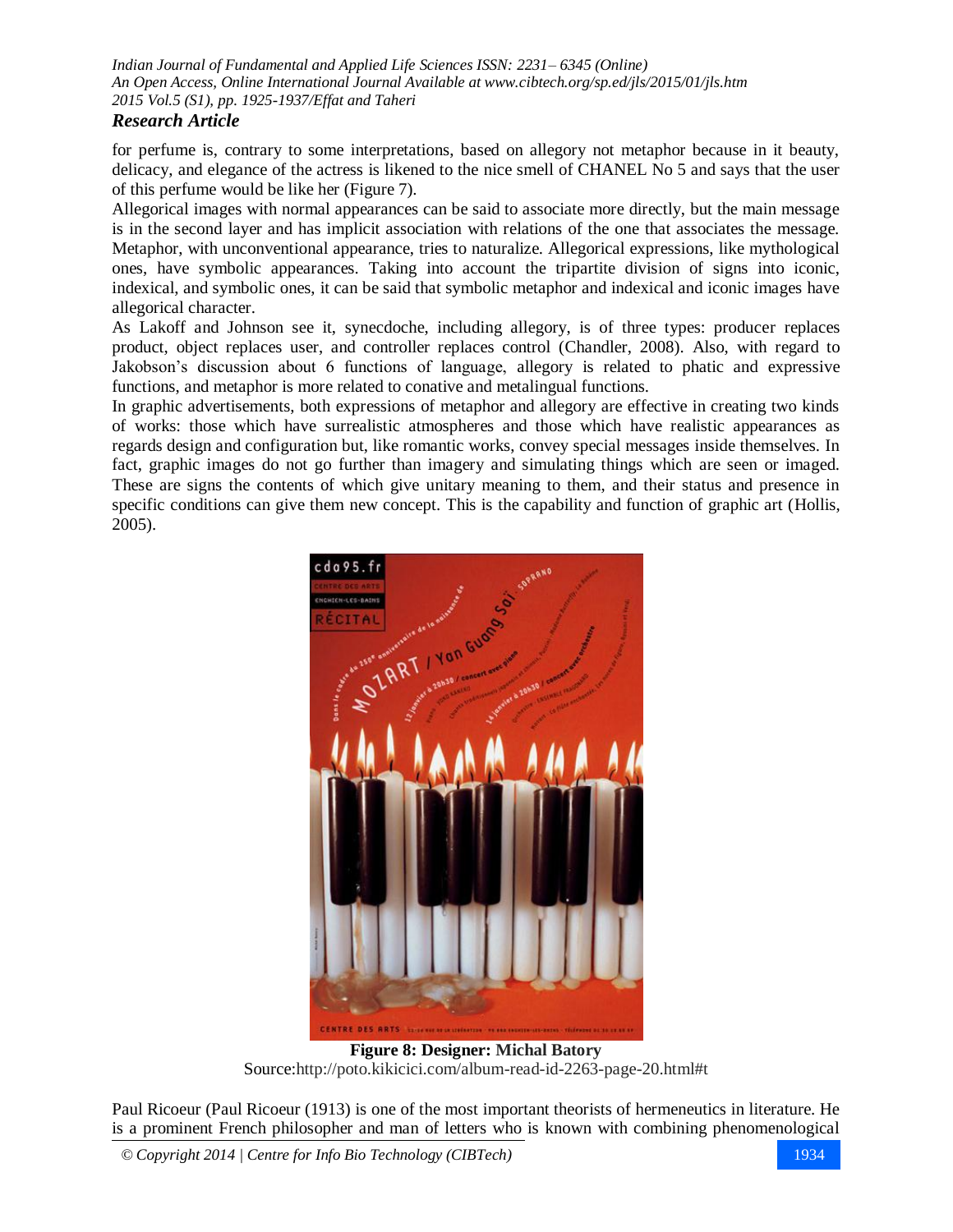## *Research Article*

accounts with hermeneutic interpretations) states "I call any signification system in which a direct, primary, and literal meaning refers, via extension, to another meaning which is indirect, secondary, and figurative, and is just known through the first meaning, a symbol" (Rezaei, 2005). One can say that a symbol is a term or sign which shows something else through analogy or association. Therefore, the use of image allegory is accompanied with symbols (on the basis of frequently used proverbs and fables). Symbols have in fact wider and more intricate meanings. The arbitrary function of artistic signs, including symbolic signs, has made meaning hide in artistic works. From this viewpoint one can say that the use of symbols in the form of allegory increases the richness of graphic imagery. In art, when the mind processes and decodes the sign it comes across thoughts which are beyond its rational-logical capabilities (Hohenegger, 1987). It is based on this that to Jung archetypes are a symbolic set recoded in a people's unconscious. He regards the beliefs of people lines of their past lives which are connected to this day with a series of symbols and are inculcated to their conscious minds and are considered associates. Symbols can also be accounted for in this way: the first use of symbols is in the area of unfolding of spiritual concepts of realities, and refers to concepts which have arbitrary meanings.

If, following Peirce (For the first time the American pragmatist Charles Sanders Peirce (1839-1914) divided signs into three categories and entered them into modern literature. These were then used in different sciences) (Alston, 2002,) we categorize signs into the three categories of iconic, indexical, and symbolic ones, the first and the last can fall into the group of allegorical images.

This is frequently seen in graphics design, too. The study of signs in graphic works leads to the unconscious, which in turn is not unrelated to fancy and imagination. Hence the culture of symbols and allegory is based on hermeneutics or the science of interpretation. In allegorical images the artist creates a familiar symbol for his/her addressee from familiar concepts, like the image of the actress shown above which is an allegory and symbol of excellence of the perfume Chanel No. 5, because, as Jung says, "the human nature creates symbols" (Jung, 1997). Some of these symbols remain limited within their place and time (Figures 9 - 10).



**Figure 9:**

**Source:** [http://webneel.com/daily/sites/default/files/images/daily/08-2013/24-rademar-shoe-sports](http://webneel.com/daily/sites/default/files/images/daily/08-2013/24-rademar-shoe-sports-creative-advertising.preview.jpg)[creative-advertising.preview.jpg](http://webneel.com/daily/sites/default/files/images/daily/08-2013/24-rademar-shoe-sports-creative-advertising.preview.jpg)

### *Conclusion*

One of the features of successful verbal and visual communication, as regards conveying messages and affecting, is the use of short forms in language and image. Using short forms enables one to deepen the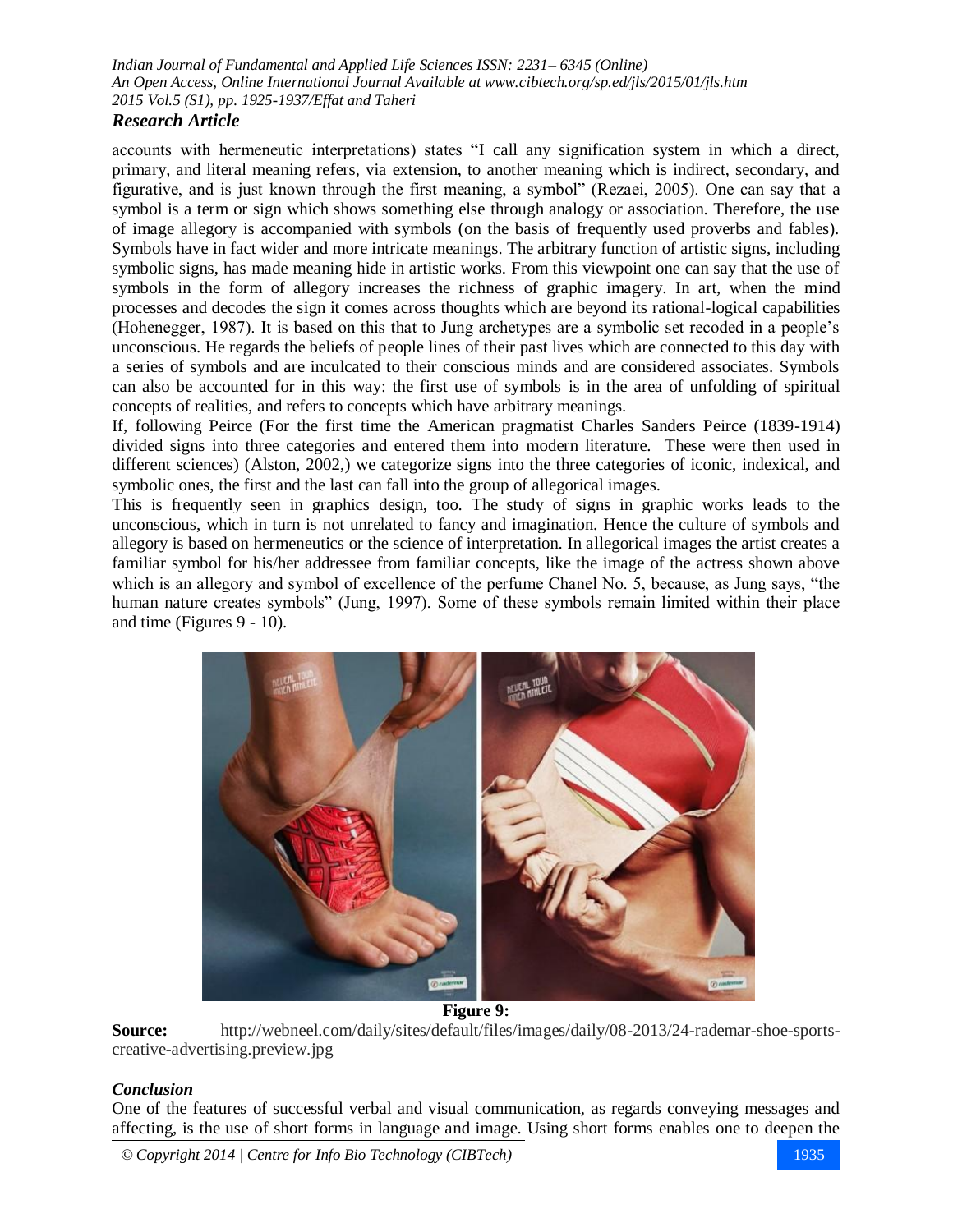# *Research Article*

understanding of the language and image and expand its concepts with apparently unconventional combinations. Short forms like metaphor and allegory in language are clear to everyone. Due to the history of image and its function in human civilization, the use of these short forms (image metaphor and allegory in image) in conveying messages in the form of images can make intricate and complicated concepts easy to understand, such that with engaging the imagination of the addressee, it provides different mental perceptions.

Image metaphor is in fact a new and different view to a subject, and is involved in graphic imagery (the combination of incongruent images or the replacement of images for a specific purpose). In image metaphor image is taken out of the mental templates common to communication, conveying the message and affecting would be far from the addressee's perception.

Allegory in image is a short form in language and image which can narrate a meaning above what appears at surface, such that with breaking open the meaning layers connotations which are rooted in the addressee's culture guarantee the communication. These connotations can be uses of symbols taken from the addressee's culture.

The reading of the image in metaphor together with the image shock and seeing the abstract image created by the artist stimulate the imagination of the addressee and convey the message with the conative function. But in allegorical images the message is conveyed with the creation of a familiar image and with phatic and expressive functions of language.

## **REFERENCES**

**Ahmadi-Givi H, Hakemi E, Shokri Y and Tabataba'iArdakani SM (2006).** *Persian Language and Writing* (SAMT Publication) Tehran.

**Alston WP (2002).** *Philosophy of Language,* translated by Iranmanesh A & Jalili A (Sohrevardi Publications) (Original work published 1964).

**Gabel JB and Wheeler Ch B (1995).** *The Bible as Literature,* translated by Payandeh H (original work published 1995) Arghanoon **5 & 6** 335-352.

**Chandler D (2008).** *Semiotics: the Basics,* translated by Parsa M (SoorehMehr Publication) Tehran (Original work published 2002).

**Dastgheib SA (2006).** *The Art of Allegory in Literary Works* (KeyhanFarhangi) Tehran **234-235** 65-71.

**De Man P (1994).** *Allegory and symbol,* translated by Rokni M (Arghanoon) **2** 79-100.

**Fotouhi M (1995).** *Allegory: nature, kinds, and function*. *The Journal of the Faculty of Literature and Human Sciences* **47-49** 141-177.

**Hamidi J and Shamian Akbar (2005).** *The Source of Genesis of Allegory,* edited by Doo FaslnamehZaban and Adbiyatfarsi (publisher Tabriz University) (Original work published in Persian) 78.

**Hagberg GL (2010).** *Metaphor in Encyclopedia of Aesthetics* (Academy of Arts Publication) Tehran 207-214.

**Heller S and Chwast S (2005).** *Graphic Styles,* translated by Kassai L (Marlik Publication) Tehran (Original work published 1994).

**Hohenegger A (1987).** *Letters and Symbols,* translated by Solhjoo A (Ministry of Culture and Islamic Guidance's Publication) (Original work published 1997).

**Hollis R (2006).** *A Concise History (World of Art),* translated by Moshtaghi S (Ministry of Culture and Islamic Guidance's Publication) (Original work published 2002) Tehran.

**Madadpour M (2011).** *An Introduction to the Ideas of Thinkers about Art (Ideas of New Modern and Postmodern Thinkers)* (Islamic Culture and Art Research Center) Tehran **5**.

**Meggs Ph B (2005).** *A History of Graphic Design,* translated by Farasat N and Fathhollah-Nouri Gh (SAMT Publication) (Original work published 1998) Tehran.

**Mirsadehi J and Mirsadeghi M (1998).** *The Glossary of Story Writing* (Ketab-e-Mahnaz) Tehran.

**Murfin RC and Ray SM (1998).** *The Bedford Glossary of Critical and Literary Terms* (Bedford/St. Martins) New York.

**Nafisi A (1976)***. Nafisi Dictionary* (Khayam) Tehran.